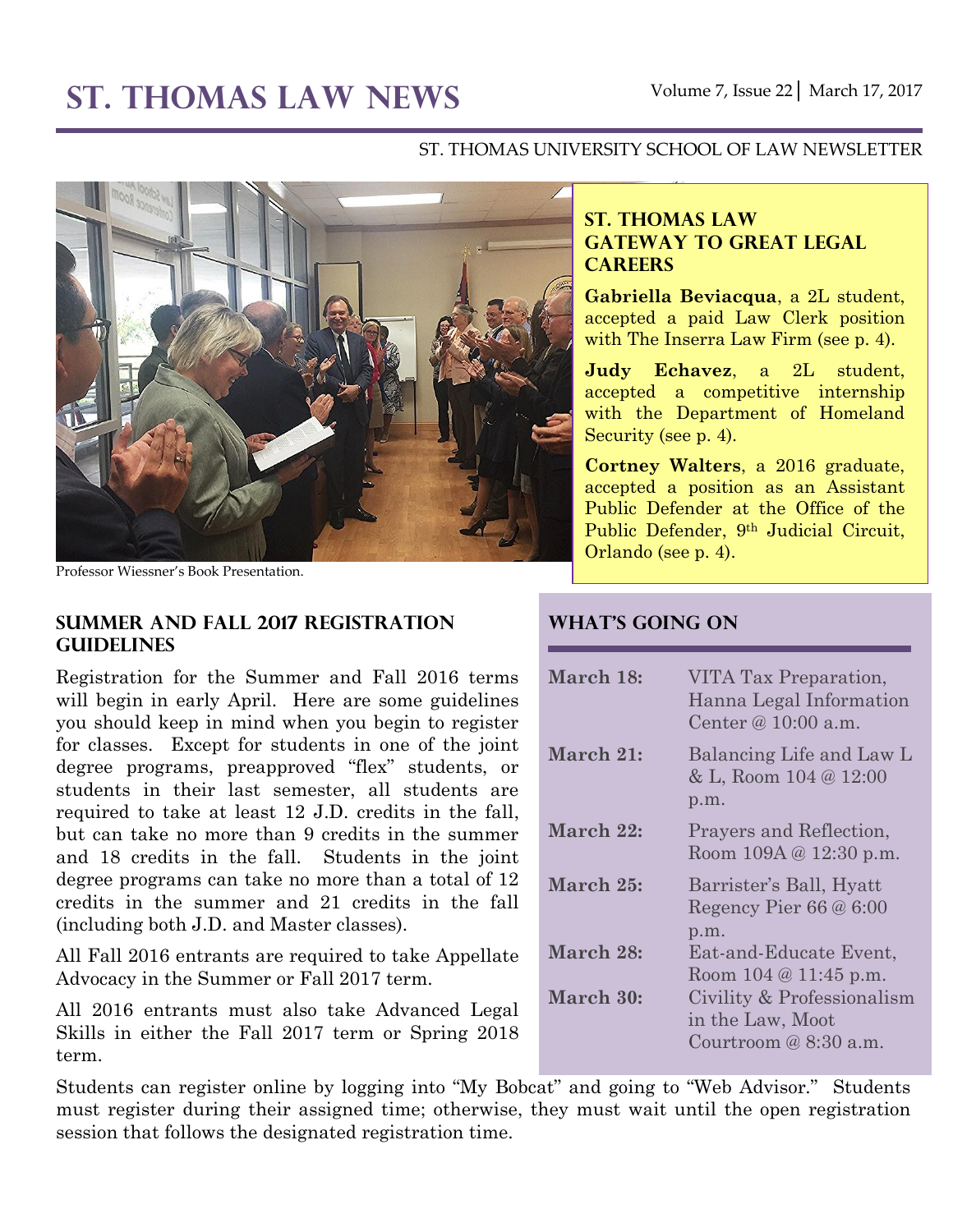Any student with an outstanding balance of \$1,000 or more is blocked from registration and cannot register until he or she reduces his or her balance to below \$1,000. Students with outstanding balances should be working now with the Business Office to make sure they will be cleared for Registration.

Some classes will reach capacity during the regular registration session. No overrides or exceptions are provided during the regular registration session. Students needing to take a particular class should attempt to register for another section of the class (even if time is less convenient). Remember that schedules can be modified or changed anytime up until the end of the Drop/Add period.

## **Balancing Life and Law Lunch & Learn**

Join The Florida Bar Young Lawyers Division (YLD) Law Student Division for an engaging panel discussion on the art of Balancing Life and Law on Tuesday, March 21, 2017, at noon in room 104. The panelists for the lunch & learn are: Devona Reynolds Perez, President of the Caribbean Bar Association & General Counsel for Cruise Planners; Loreal Arscott, Assistant City Attorney of Miami Gardens; and Jeremy L. Thompson, U.S. Department of Justice.

Come out and get answers to how you can balance your personal life and your career. Any interested in attending must RSVP by e-mailing Alexandria Khamissian at [akhamissian@stu.edu](mailto:akhamissian@stu.edu) by March 18, 2017. Networking opportunities and food will be provided.

# **Civility and Professionalism in the Law the Road to Justice**

The *St. Thomas Law Review* will be hosting its Spring Symposium, "Civility and Professionalism in the Law: The Road to Justice," on Thursday, March 30, 2017, at 8:30 a.m. The symposium will cover the following topics: Civility in the Courtroom; how much discipline is too much discipline; and the ethics of success as a practitioner.

Anyone interested in attending the symposium must RSVP by March 24, 2017, at tinyurl.com/H4AGFL4. Breakfast and lunch will be served at the symposium. CLE credits are available.

## **Administrative Law Lunch and Learn**

On March 9, 2017, solo practitioner Howard Hochman; Sharlee Edwards, Associate General Counsel at Weston Insurance; and Professor **Keith Rizzardi** addressed a group of students about careers in Administrative Law, and how best to build ones resume and be marketable in that field. More than 20 St. Thomas Law students were in attendance.



## **Barristers' Ball**

The Student Bar Association (SBA) invites the St. Thomas Law community to its annual Barristers' Ball, which is scheduled for Saturday, March 25, 2017, at the Hyatt Regency Pier 66 in Fort Laurdale, Floarida.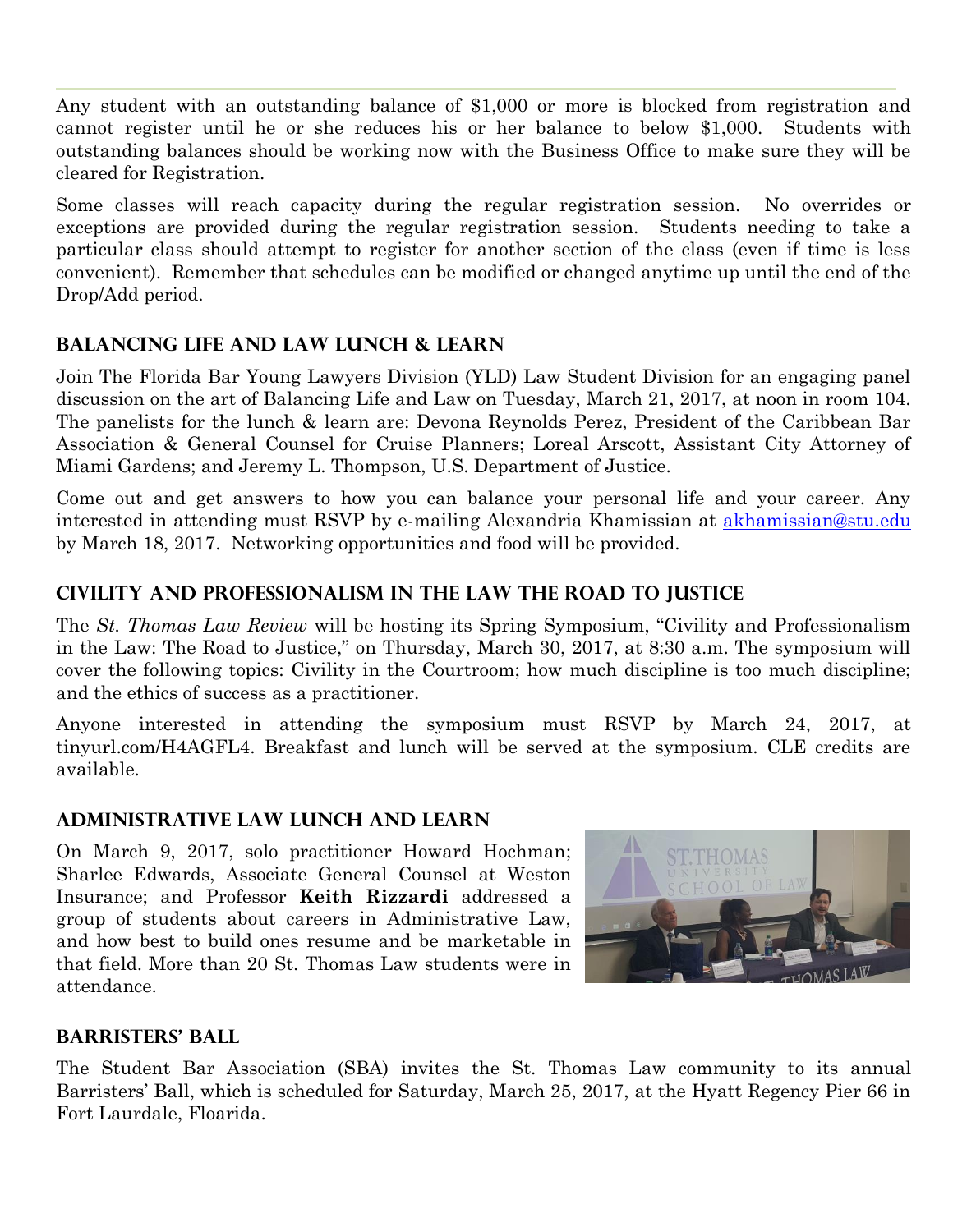The Barristers' Ball is a night when students, faculty, administration, members of the community, and alumni(ae) come together to recongnize the achievements of the current year, and to look forward to the promising accomplishments of the coming year.

Tickets are now being sold in the Breezeway. The event will include a three-course dinner, open bar, and entertainment. If you are unable to attend , and would like to donate a ticket to one of our students, please make sure to disclose that the purchase is a donation.

# **Federal Bar Luncheon**

On March 8, 2017, Professor **Gary Kravitz**, **Amal Uthman** (3L), **Rosy Avael** (2L), and **Tiffani Brooks** (2L) attended the Federal Bar Association's Hyatt Luncheon. Judge Beth Bloom, United States District Court, and Judge Laurel M. Isicoff, Chief Judge, United States Bankruptcy Court spoke about the Southern District of Florida's observance of Law Day 2017.



#### **Breaking Barriers and Beyond Diversity in the Legal Field Lunch and Learn**

On February 23, 2017, more than seventy St. Thomas Law students attended the "Breaking Barriers and Beyond/Diversity in the Legal Field" Lunch & Learn. The event was sponsored by the Black Law Student Association in recognition of Black History Month. The distinguished panelists included: Charles B. Morton, former Chief Assistant State Attorney; Abigail Price-Williams, the first black Miami-Dade County Attorney; Cynthia Johnson-Stacks, Assistant Miami-Dade County Attorney; and Cynthia A. Everett, the first black woman Division Chief at the Dade County State Attorney's

Office. The informative discussion was moderated by Professor **Marcia Narine Weldon**, and included stories of the speakers' time in law school and the hurdles overcome throughout their careers. The sessions ended with a question-and-answer and meet-and-greet between students and speakers.

## **We Can Dream Celebration Networking Event**

St. Thomas Law students were invited to attend the "We Can Dream Celebration" on March 2, 2017. This event featured distinguished members of the Bench and Bar, along with a showcase of *Pro Bono* opportunities to benefit Put Something Back, a joint *Pro Bono* Project of the Dade County Bar Association, the Eleventh Judicial Circuit, CABA *Pro Bono* Project, and Legal Services of Greater Miami, Inc.

Pictured: **Peter Abraham** (1L); Karen Josefsberg Ladis

(Executive Director for Dade Legal Aid); **Yohania Santana** (3L); and **Veronique Malebranche** (3L).